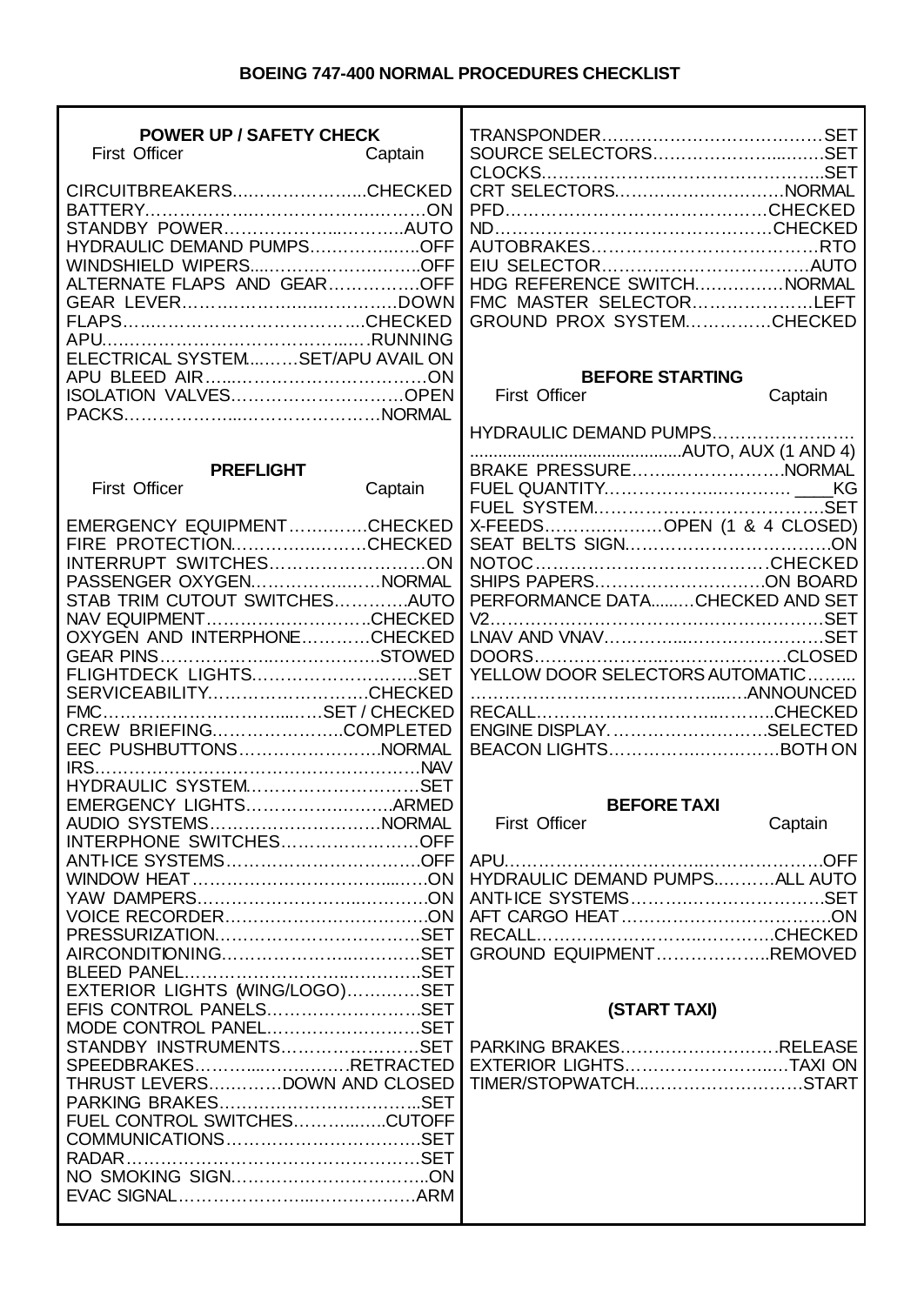## **BOEING 747-400 NORMAL PROCEDURES CHECKLIST**

| <b>TAXI OUT</b><br><b>First Officer</b>                                                                                       | Captain                 | <b>DESCENT CHECK [G/A]</b><br>Pilot Not Flying<br>Pilot Not Flying                                                               |
|-------------------------------------------------------------------------------------------------------------------------------|-------------------------|----------------------------------------------------------------------------------------------------------------------------------|
| ALTIMETERS(BOTH) ____ IN/hPa, ____FT<br>ALLOWABLE TAKEOFF WEIGHT<br>C) CROSSCHECKED<br>FLAPS____ V2.(BOTH)____TAKEOFF NUMBERS |                         | NO SMOKING/SEAT BELTS SIGNSON<br>PRESSURIZATIONCHECKED<br>ALLOWABLE LANDING WEIGHTCHECKED<br>APPROACH PREPARATION / FMC ARRIVALS |
| (FO) V-SPEED ACTIVATED AND DISPLAYED                                                                                          |                         | <b>At the Transition Altitude</b><br>Pilot Not Flying Pilot Not Flying                                                           |
| FLIGHT CONTROLSFREE & NORMAL<br>TAKEOFF DATACHECKED                                                                           |                         | <b>APPROACH CHECK</b>                                                                                                            |
|                                                                                                                               |                         | Pilot Not Flying Pilot Not Flying                                                                                                |
| <b>BEFORE TAKEOFF CHECK [TO]</b><br><b>First Officer</b><br><b>Captain</b>                                                    |                         | PREPARE FOR LANDINGANNOUNCED<br>EXTERIOR LIGHTSLANDING ON<br>FLIGHT ATTENDANT ADVISORY                                           |
| FLIGHT ATTENDANTSNOTIFIED<br>PREPARE FOR TAKEOFFANNOUNCED                                                                     |                         |                                                                                                                                  |
| TAXI OFF, STROBE ON, LANDING ON<br>FLAPS(C) _____, _____, GREEN LIGHT                                                         |                         | APPROACH FREQUENCY AND COURSE                                                                                                    |
| TRANSPONDERCODE SET, TA/RA<br>TAKE-OFF CLEARANCERECEIVED                                                                      |                         | VREF(BOTH) _____ APPROACH NUMBERS<br><b>SET</b><br>CREW BRIEFINGCOMPLETED<br>ALTIMETERS ____ IN (hPa), ____FT                    |
| <b>AFTER TAKEOFF / CLIMB CHECK</b><br>Pilot Not Flying Pilot Not Flying                                                       |                         |                                                                                                                                  |
| GEAR LEVERUP AND OFF                                                                                                          |                         | <b>LANDING CHECK</b><br>Pilot Not Flying<br><b>Pilot Not Flying</b>                                                              |
| EXTERIOR LIGHTSLANDING OFF                                                                                                    |                         | FLIGHT ATTENDANTSNOTIFIED<br>GEAR LEVERDOWN AND GREEN LIGHT                                                                      |
| FLIGHT ATTENDANT ADVISORYON                                                                                                   |                         |                                                                                                                                  |
| <b>At the Transition Altitude</b><br>Pilot Not Flying                                                                         |                         | <b>AFTER LANDING CHECK</b><br><b>First Officer</b><br>Captain                                                                    |
| ALTIMETERS29.92 IN / STD                                                                                                      | <b>Pilot Not Flying</b> | LANDING & STROBE LIGHTSOFF                                                                                                       |
| At the Cruise Altitude [CRZ]<br>Pilot Not Flying Pilot Not Flying                                                             |                         |                                                                                                                                  |
| CRZ ATTITUDE/SPEEDCHECKED<br>NO SMOKING/SEAT BELTS SIGNSAUTO<br>CRUISE(Captain) ANNOUNCED                                     |                         | TRANSPONDERSTANDBY                                                                                                               |